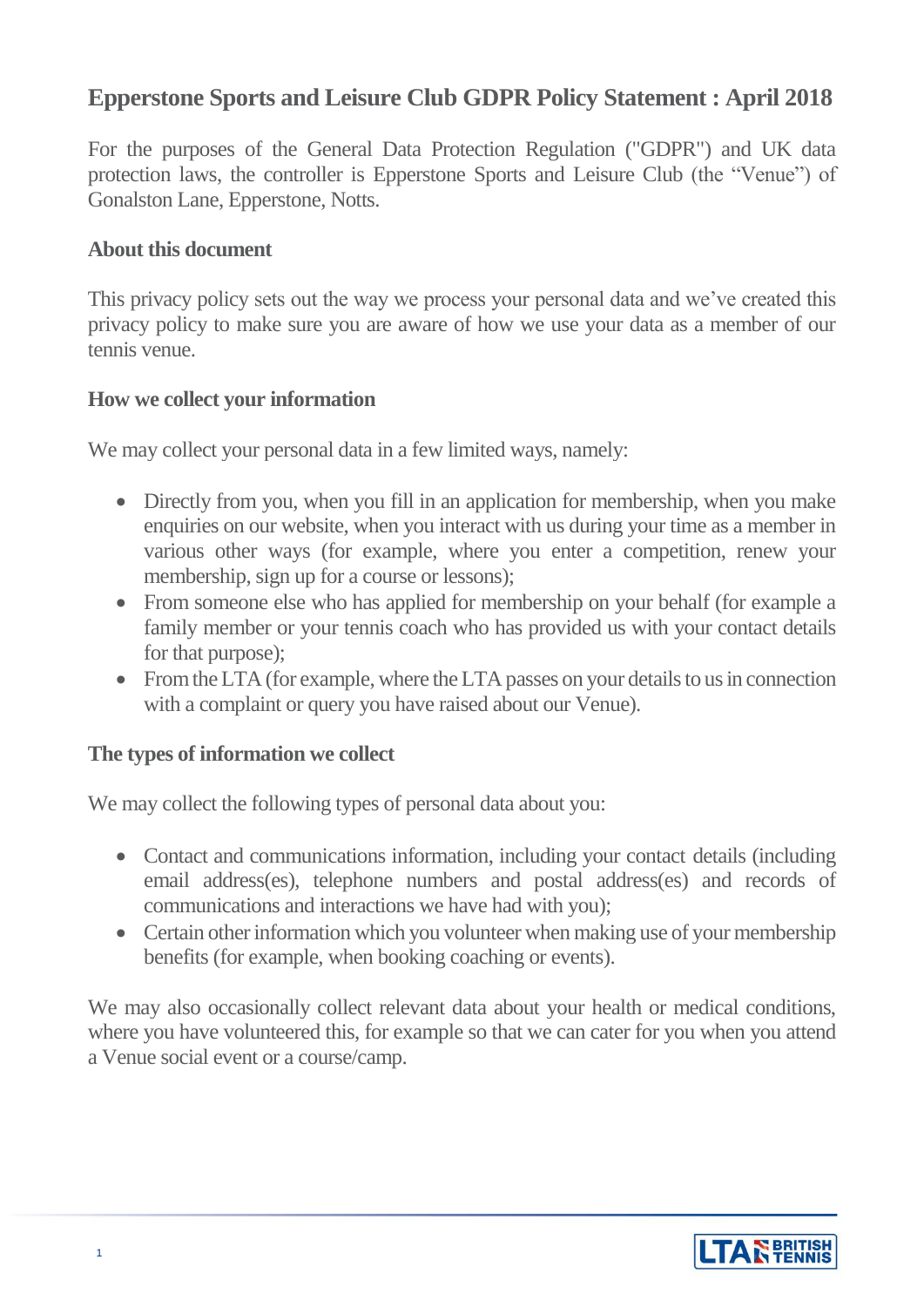## **How we use personal data**

Personal data provided to us will be used for the purposes set out at the time of collection and, where relevant, in accordance with any preferences you express.

More generally, we will use your personal data for the following purposes:

- Administration of your Venue membership, including:
	- o informing you about court / facilities opening hours;
	- o taking payment of membership fees;
- Administration of the Wimbledon ballot;
- Research and statistical analysis about who is playing tennis in our Venue;
- Communication about our Venue sports and social activities that we think may be of interest to you;
- Storing your details on the Clubspark software platform we use for our online Venue member management database system. Please note that your own use of the software or system is subject to the Terms and Conditions and Privacy Policy published on that site;

where this is necessary for our legitimate interests (for example in increasing use of our Venue's facilities and participation in the game generally);

• Promoting our Venue and promoting goods and services of third parties (for example, equipment suppliers, operators of coaching courses, and organisers of tennis events) where we think this will be of interest to you;

where this is necessary for our legitimate interests (or the legitimate interests of a third party), and/or where we have your consent, as applicable.

#### **Your marketing preferences**

We will always respect your wishes in respect of what type of communications you want to receive from us and how you want to receive them. There are some communications, however, that we need to send you regardless of your marketing preferences in order for us to fulfil our contractual obligations to you as a member of our Venue. Examples of these essential service communications are:

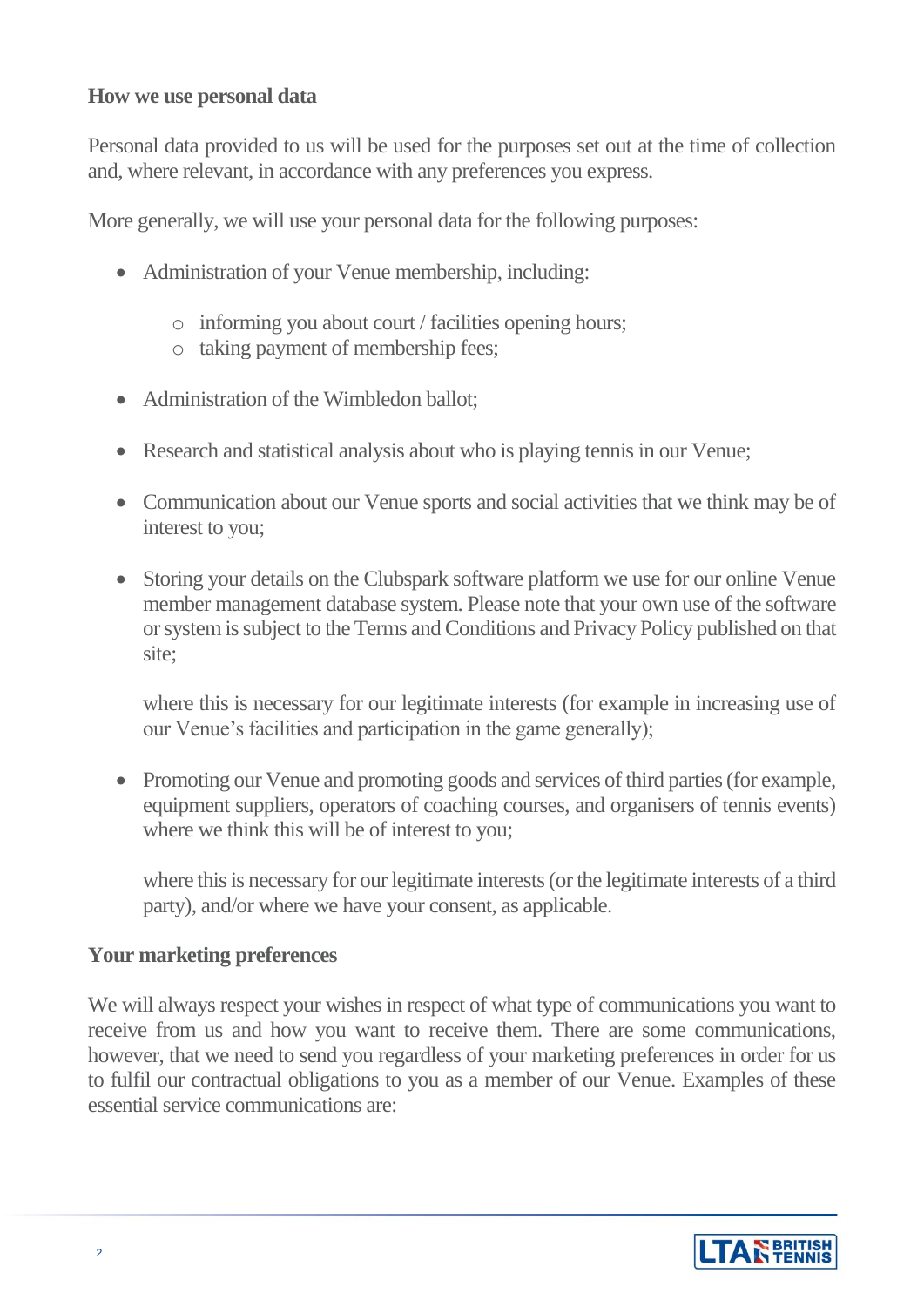- Records of transactions, such as payment receipts or Direct Debit confirmations (as applicable).
- Membership related mailings such as your membership renewal reminder, notices of formal meetings and information about venue closures and holiday opening hours.

You are in control of how we communicate with you. You can update your choices and/or your contact details by contacting us at:

Email: info@eslc.co.uk

# **Sharing your information with others**

We do not sell or share your personal data for other organisations to use other than as set out below.

Personal data collected and processed by us may be shared with the following third parties, where necessary:

- Our volunteers, for the purposes of administering your membership and giving you access to the membership benefits to which you are entitled.
- Our coaches.

# **How long your information is kept**

We keep your personal data only for as long as necessary for each purpose we use it. For most membership data, this means we retain it for so long as you have a valid Venue membership and for a period of six years after your last interaction with us (for accounting, tax reporting and record-keeping purposes).

# **Your rights**

Under certain circumstances, by law you have the right to:

- Request access to your personal data (commonly known as a "data subject access") request"). This enables you to receive a copy of the personal data we hold about you and to check that we are lawfully processing it.
- Request correction of the personal data that we hold about you. This enables you to have any incomplete or inaccurate information we hold about you corrected.
- Request erasure of your personal data. This enables you to ask us to delete or remove personal data where there is no good reason for us continuing to process it. You also have the right to ask us to delete or remove your personal data where you have exercised your right to object to processing (see below).